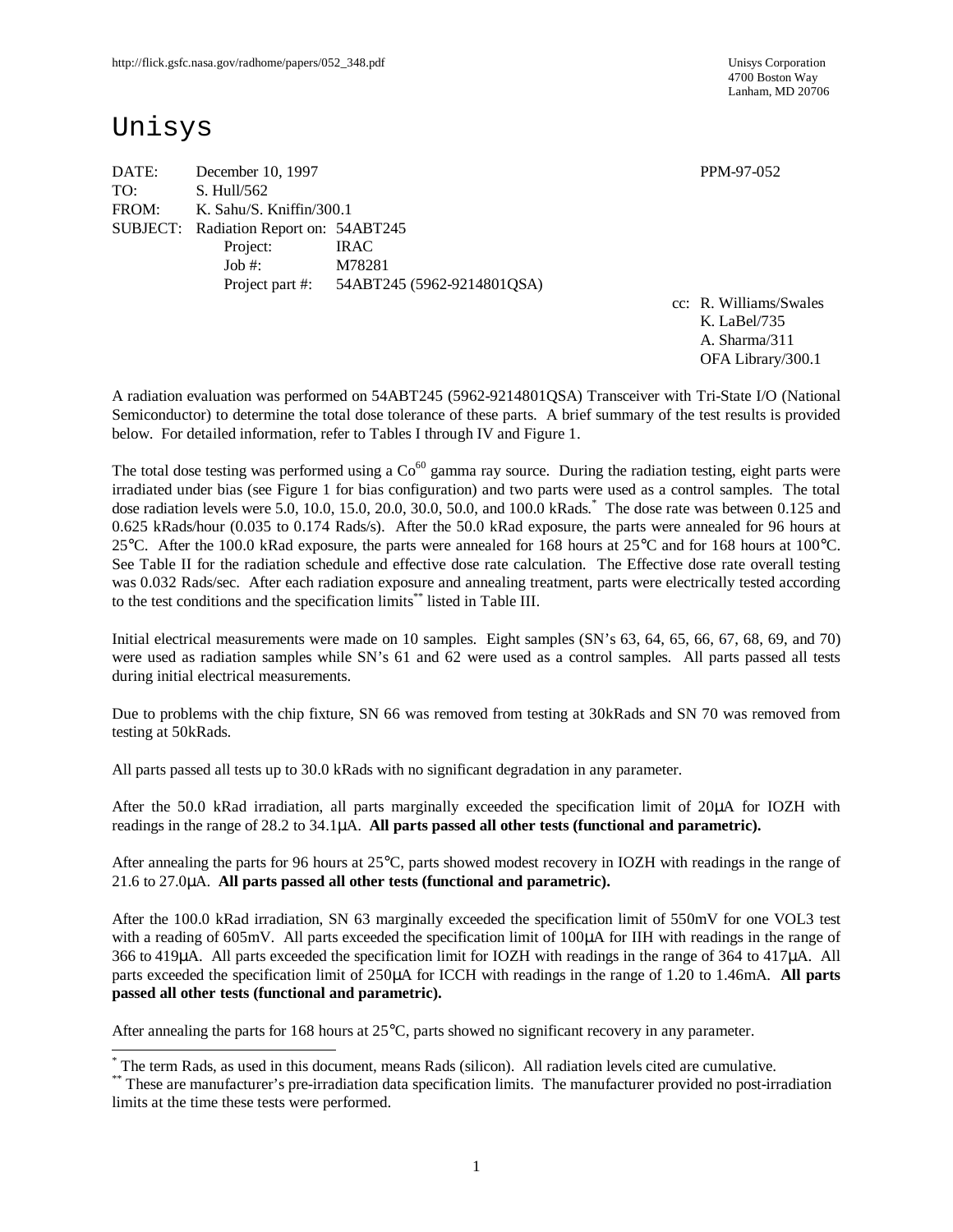After annealing the parts for 168 hours at 100°C, parts showed no rebound effects.

Table IV provides a summary of the test results with the mean and standard deviation values for each parameter after each irradiation exposure and annealing step.

Any further details about this evaluation can be obtained upon request. If you have any questions, please call me at (301) 731-8954.

#### \_\_\_\_\_\_\_\_\_\_\_\_\_\_\_\_\_\_\_\_\_\_\_\_\_\_\_\_\_\_\_\_\_\_\_\_\_\_\_\_\_\_\_\_\_\_\_\_\_\_\_\_\_\_\_\_\_\_\_\_\_\_\_\_\_\_\_\_\_\_\_\_\_\_\_\_\_\_\_\_\_\_\_\_\_\_\_\_\_\_\_\_ ADVISORY ON THE USE OF THIS DOCUMENT

The information contained in this document has been developed solely for the purpose of providing general guidance to employees of the Goddard Space Flight Center (GSFC). This document may be distributed outside GSFC only as a courtesy to other government agencies and contractors. Any distribution of this document, or application or use of the information contained herein, is expressly conditional upon, and is subject to, the following understandings and limitations:

(a) The information was developed for general guidance only and is subject to change at any time;

(b) The information was developed under unique GSFC laboratory conditions which may differ substantially from outside conditions;

(c) GSFC does not warrant the accuracy of the information when applied or used under other than unique GSFC laboratory conditions;

(d) The information should not be construed as a representation of product performance by either GSFC or the manufacturer;

(e) Neither the United States government nor any person acting on behalf of the United States government assumes any liability resulting from the application or use of the information.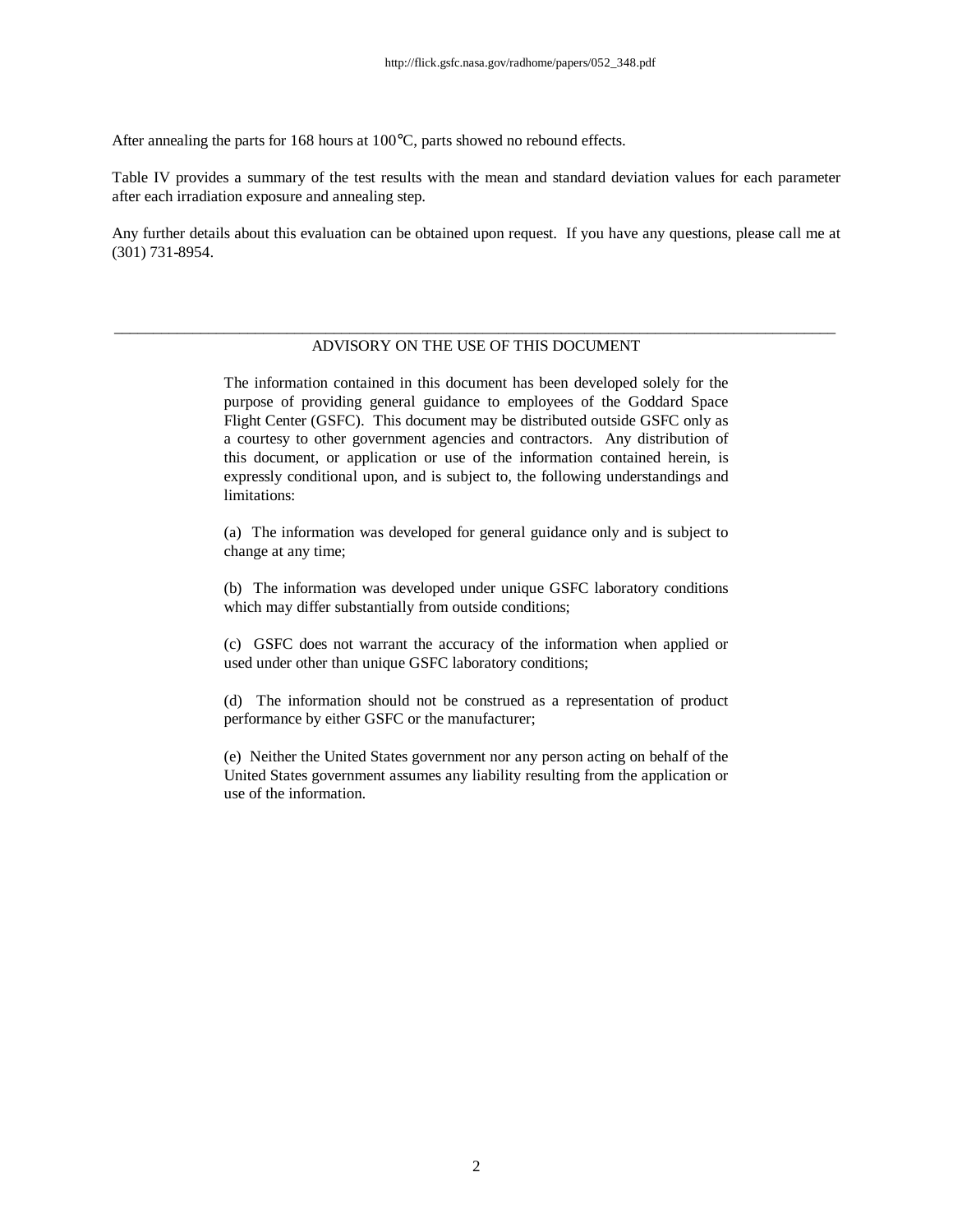



### Note:

1. Resistors are  $2k\Omega \pm 5\%, \frac{1}{4}W$ .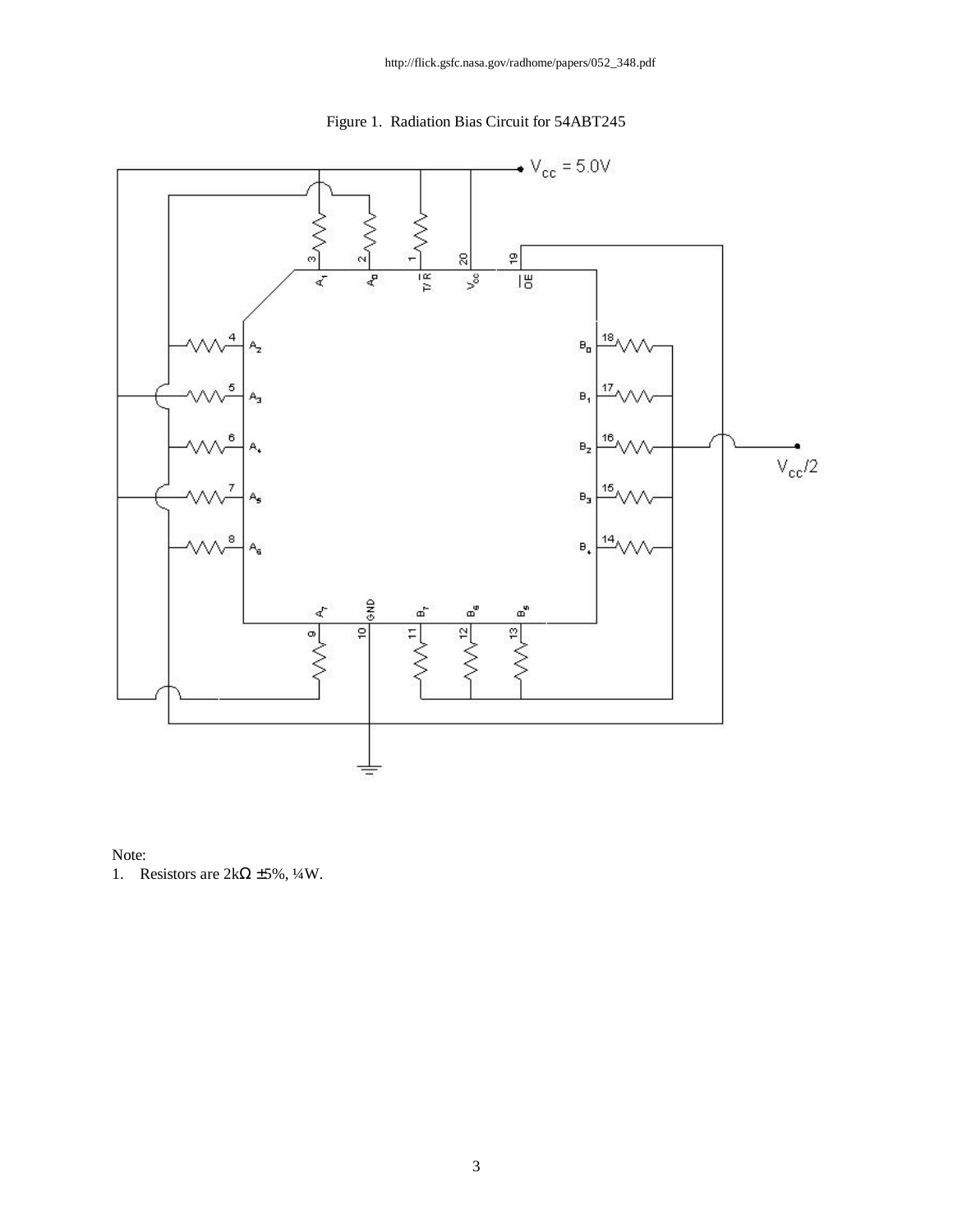| Generic Part Number:                        | 54ABT245                           |
|---------------------------------------------|------------------------------------|
| <b>IRAC Part Number</b>                     | 54ABT245                           |
| Charge Number:                              | M78281                             |
| Manufacturer:                               | National Semiconductor             |
| Lot Date Code (LDC):                        | 9637                               |
| <b>Quantity Tested:</b>                     | 10                                 |
| Serial Number of Control Samples:           | 61, 62                             |
| <b>Serial Numbers of Radiation Samples:</b> | 63, 64, 65, 66, 67, 68, 69, and 70 |
| Part Function:                              | Transceiver with tri-state I/O     |
| Part Technology:                            | Bipolar                            |
| Package Style:                              | 20 Pin Flat Pack                   |
| Test Equipment:                             | AD540                              |
| Test Engineer:                              | D. Davis                           |

## TABLE I. Part Information

• No radiation tolerance/hardness was guaranteed by the manufacturer for this part.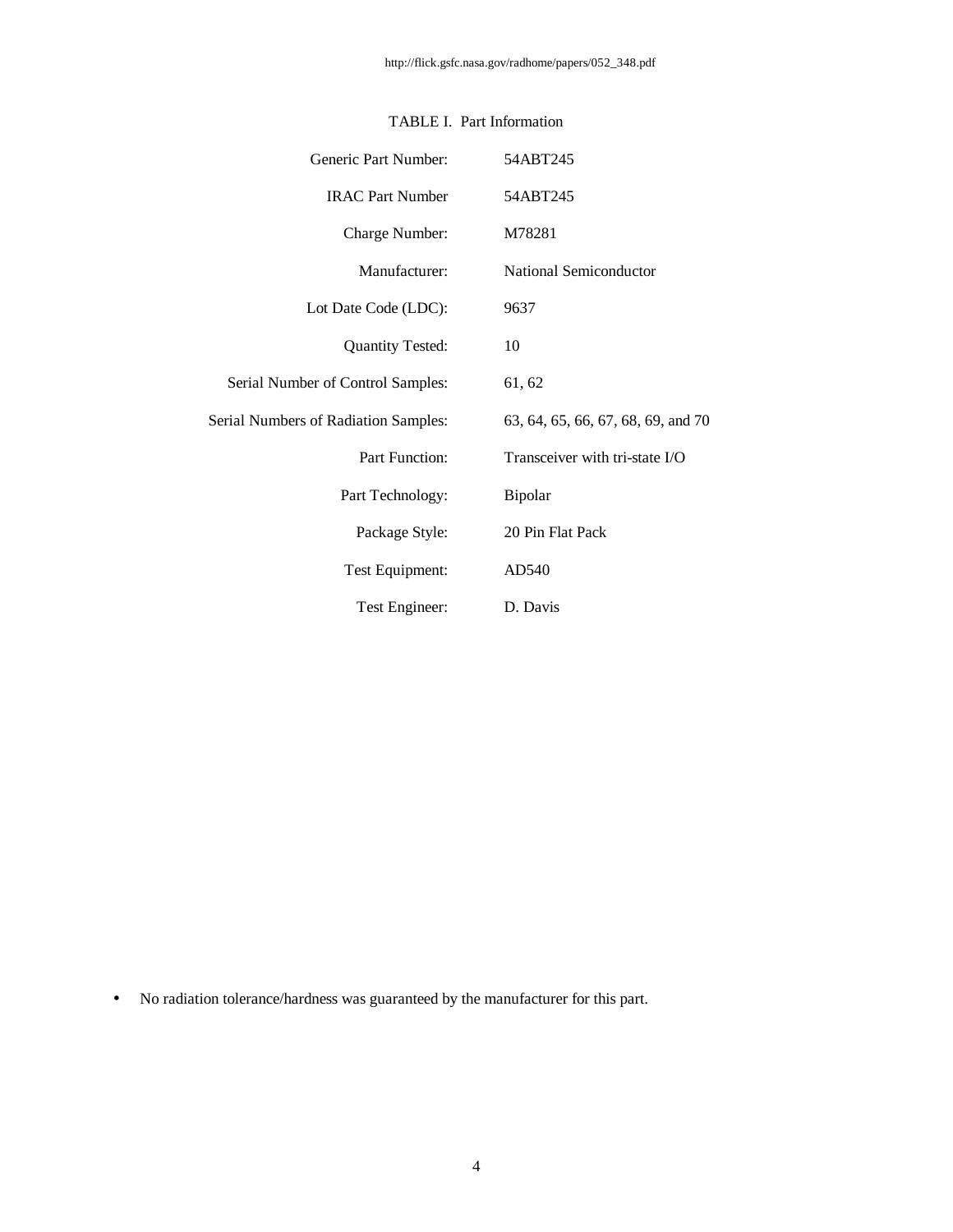| TABLE II. Radiation Schedule for 54ABT245 |  |
|-------------------------------------------|--|
|                                           |  |
|                                           |  |
|                                           |  |
|                                           |  |
|                                           |  |
|                                           |  |
|                                           |  |
|                                           |  |
|                                           |  |
|                                           |  |
|                                           |  |
|                                           |  |

Effective Dose Rate = 100,000 RADS/36 DAYS=115.7 RADS/HOUR=0.032 RADS/SEC The effective dose rate is lower than that of the individual radiation steps as it takes into account the interimannealing step.

The interim annealing following the 50.0 kRad step was added due to degradation in the parts. The addition of an interim annealing step better simulates the space environment's lower dose rate for very sensitive devices. This may allow the parts to show satisfactory performance at higher doses or indicate that the part can not be used beyond the previous dose level.

PARTS WERE IRRADIATED AND ANNEALED UNDER BIAS, SEE FIGURE 1.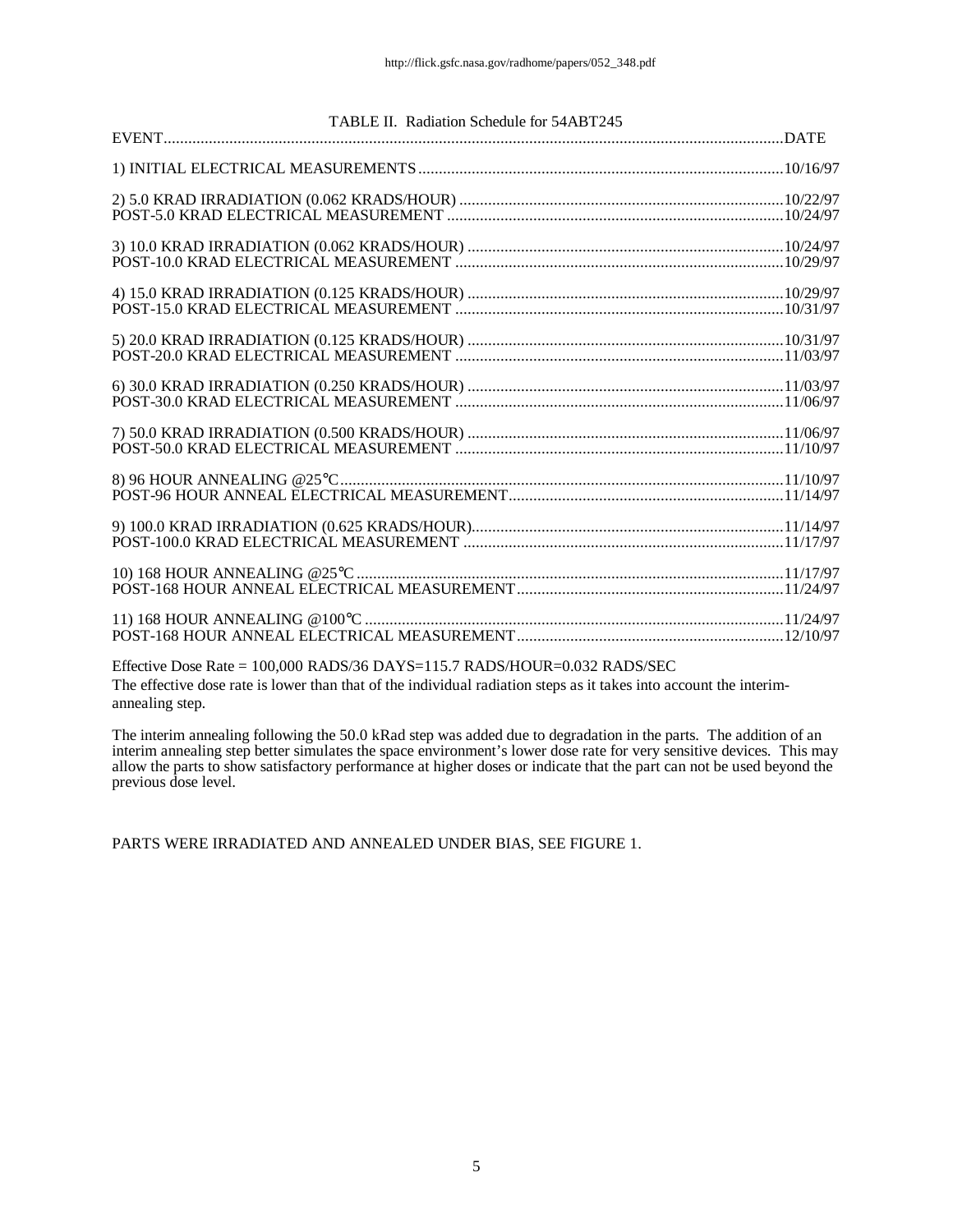| <b>Test</b>    |                  |                                                                                                     | Spec.        | Lim.       |
|----------------|------------------|-----------------------------------------------------------------------------------------------------|--------------|------------|
| #              | <b>Parameter</b> | <b>Units Test Conditions</b>                                                                        | min          | max        |
| 1              | VOH1             | $V/V_{IN} = 2.0V$ or 0.8V, $I_{OH} = -3mA$ , $V_{CC} = 4.5V$                                        | 2.5          | 4.5        |
| $\overline{2}$ | VOH <sub>2</sub> | $V/V_{IN} = 2.0V$ or 0.8V, $I_{OH} = -3mA$ , $V_{CC} = 5.0V$                                        | 2.0          | 4.5        |
| 3              | VOH3             | $V/V_{IN} = 2.0V$ or 0.8V, $I_{OH} = -24mA$ , $V_{CC} = 4.5V$                                       | 2.0          | 4.5        |
| $\overline{4}$ | VOL1             | $mV V_{IN} = 2.0V$ or 0.8V, $I_{OH} = 48mA$ , $V_{CC} = 4.5V$                                       | $\mathbf{0}$ | 500        |
| 5              | VOL2             | $mV V_{IN} = 2.0V$ or 0.8V, $I_{OH} = 48mA$ , $V_{CC} = 4.5V$                                       | $\mathbf{0}$ | 500        |
| 6              | VOL3             | mV  $V_{IN}$ = 2.0V or 0.8V, $I_{OH}$ = 48mA, $V_{CC}$ = 4.5V                                       | $\bf{0}$     | 550        |
| $\overline{7}$ | <b>IIH</b>       | $mN = V_{CC}$ , $V_{CC} = 5.5V$                                                                     | $-100$       | <b>100</b> |
| 8              | ШL               | $mN$ $V_{IN}$ = GND, $V_{CC}$ = 5.5V                                                                | -100         | <b>100</b> |
| 9              | <b>IOZH</b>      | <b>nn</b> $ V_{IN} = V_{IH}$ or $V_{II}$ , $V_{IH} = 2.0 V$ , $V_{II} = 0.8 V$ ,                    | $-20.0$      | 20.0       |
|                |                  | $V_{\rm OUT} = 2.7 V, V_{\rm CC} = 5.5 V$                                                           |              |            |
| 10             | <b>IOZL</b>      | $mA V_{IN} = V_{IH}$ or $V_{II}$ , $V_{IH} = 2.0V$ , $V_{II} = 0.8V$ ,                              | $-20.0$      | 20.0       |
|                |                  | $ V_{\text{OUT}} $ =0.5V, $V_{\text{CC}}$ = 5.5V                                                    |              |            |
| 11             | ICCH             | $\text{mA}$ $V_{\text{IN}}$ = $V_{\text{CC}}$ or GND, $I_{\text{OUT}}$ = 0A, $V_{\text{CC}}$ = 5.5V | $\mathbf{0}$ | 250        |
| 12             | ICCL             | $mA V_{IN} = V_{CC}$ or GND, $I_{OUT} = 0A$ , $V_{CC} = 5.5V$                                       | $\mathbf{0}$ | 30         |
| 13             | ICCZ             | $mA/V_{\text{IN}} = V_{\text{CC}}$ or GND, $I_{\text{OUT}} = 0A$ , $V_{\text{CC}} = 5.5V$           | $\bf{0}$     | 250        |

## Table III. Electrical Characteristics of 54ABT245 /1

| <b>Functional Tests</b> |       |                 |       |           |  |  |  |  |  |  |  |
|-------------------------|-------|-----------------|-------|-----------|--|--|--|--|--|--|--|
| Test #                  | 'cc   |                 | ΊH    | Frequency |  |  |  |  |  |  |  |
|                         | 4.50V | $0.0\mathrm{V}$ | 4.50V | 1.000MHz  |  |  |  |  |  |  |  |
|                         | 5.00V | $0.0\mathrm{V}$ | 5.00V | 1.000MHz  |  |  |  |  |  |  |  |
|                         | 5.50V | $0.0\mathrm{V}$ | 5.50V | 1.000MHz  |  |  |  |  |  |  |  |

#### Note:

1/ These are the manufacturer's non-irradiated data sheet specification limits. No post-irradiation limits were provided by the manufacturer at the time the tests were performed.